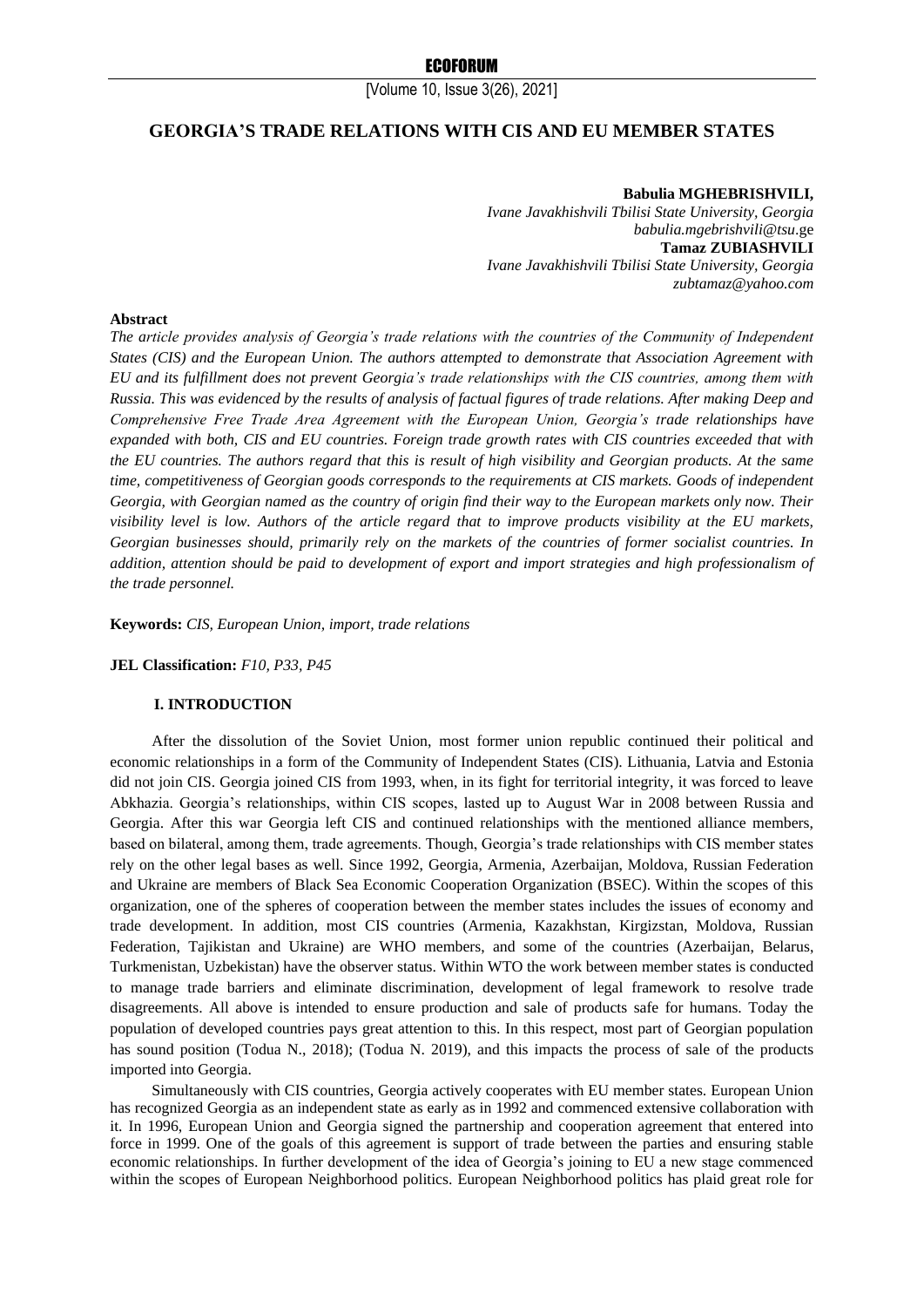### [Volume 10, Issue 3(26), 2021]

modernization of the country, implementation of economic reforms and formation of the state institutes. Though European Neighborhood policy covered Georgia in June 2004, the action plan was received only in 2006. Within the scopes of European Neighborhood Policy the incentive of Eastern Partnership originated and led Georgia to execution of Association Agreement. On 27 June 2014, in Brussels, EU signed Association Agreement with Georgia, Moldova and Ukraine. This Agreement commenced the new stage in Georgia's trade relationships with EU member states and this was reflected in details in the components of Deep and Comprehensive Free Trade Area (DCFTA). Association Agreement focuses on the obligations under WTO and interprets such disagreements resolution between the countries that resolution of disputes within the scopes of Association Agreement did not impact the disputes resolution procedures within WTO scopes. As all EU member states are WTO members as well, they trade with one another in the preferential mode; they are protected from discrimination, have no barriers between one another and at their markets the imported and domestic goods are subject to similar taxation and sale.

Hence, Georgia simultaneously trades with the CIS and EU member states. At the same time, it strives to gaining EU membership. In such situation it is natural to put the question – can integration of Georgia into EU deep and all-embracing trade space hinder free trade with the other countries, including CIS members? To this question, the first answer should be: "deep and all-embracing trade space does not impose any limitations for the free trade agreements made by Georgia with the other countries". We attempted to prove that this is the case and that many widespread statements about EU membership is the myth and not reality based on analysis of statistics describing Georgia's trade relationships with CIS and EU countries. In addition, we would like to make emphasis on the other opinion, widespread in Georgian economic space, according to which "Russian-Georgian relationships in the sphere of trade, supposedly, will worsen after gaining access to deep and all-embracing trade space by Georgia. Answer to this wrong proposal was already given. In this article, based on statistical data, we attempted to show that fulfillment of Association Agreement has not impacted Russian-Georgian trade relationships. We support the opinion that EU and Russian markets are quite different and trade with the European Union will not be provided on account of trade with Russia.

#### **II. RESEARCH METHODOLOGY**

Georgia's trade relationships with CIS and EU member states were analyzed based on both, practical data and theoretical sources. Information from the theoretical literature, whether directly or indirectly, has plaid the role of theoretical-methodological basis for this Article. Such theoretical sources include: Zubiashvili T., AtaneliShvili T. (2019); Todua N. (2018); Todua N. (2019); Mghebrishvili B. (2009); Mghebrishvili B. (2019); Mghebrishvili B., Papava V. (2011); Seturi M. (2015); Mghebrishvili B., Urotadze E . (2016); Papava V. (2011); Seturi M. (2019); Seturi M. (2020); Silagadze A., Zubiashvili T. (2016); Silagadze A., Atanelishvili T. (2020). Studying of literature sources and taking into account the collected information in the process of work on this article was provided applying general research methods, including induction, deduction, analysis and synthesis. In the process of practical data analysis and making conclusions, we have applied statistical methods of dynamic series, grouping, comparison. Situation in practice was analyzed and evaluated with both, absolute and relative indices, and we have calculated some of them.

### **III. RESEARCH RESULTS**

DCFTA is a very important component of Association Agreement between EU and Georgia. It entered into force from 1 September 2014. How Georgia's export and import relations with CIS countries developed after its launching can be seen in table below. It turned out that trade relationship with CIS countries have further activated after DCFTA launching, instead of worsening.

In the period from 2015 to 2019, growth of Georgia's exports to CIS countries was USD 1202.6 million and figure for year 2019 was almost 2.5 times higher, compared with that for year 2015. In this period, imports grew as well, together with the exports, though at much lower pace. Certainly, this is better for Georgia as negative trade surplus has drastically reduced. Though trade surplus is still negative, still, negative surplus in year 2019 was only 35.2% of the similar figure for year 2015, due to growth of exports and imports.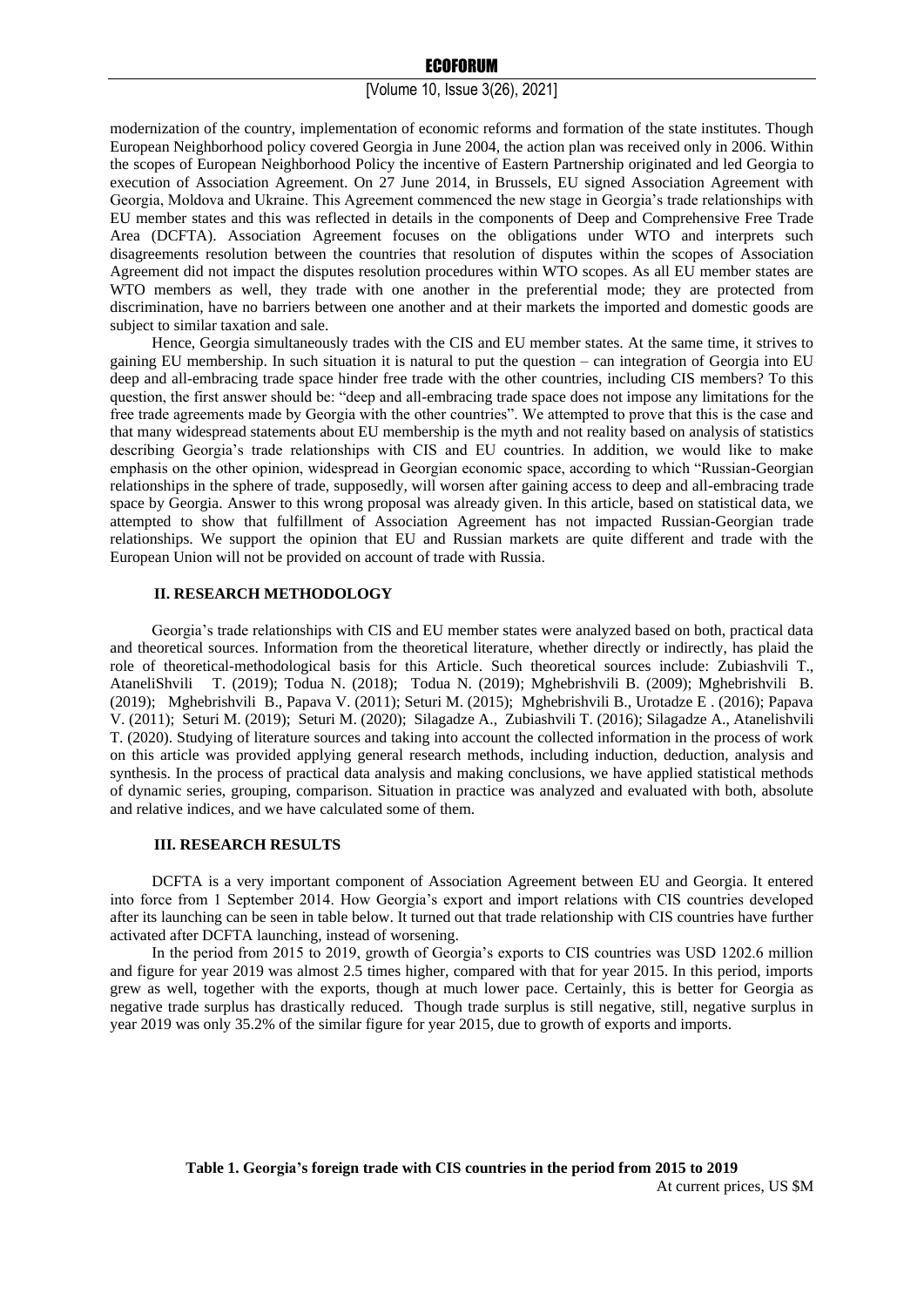### **ECOFORUM**

| Year                                           | <b>Exports</b> | <b>Imports</b> | <b>Trade surplus</b> | <b>Trade turnover</b> |
|------------------------------------------------|----------------|----------------|----------------------|-----------------------|
| 2015                                           | 840,9          | 1967,9         | $-1127,0$            | 2808,8                |
| 2016                                           | 737,5          | 1981,2         | $-1243,7$            | 2718,7                |
| 2017                                           | 1184,8         | 2317,8         | $-1133,0$            | 3502,6                |
| 2018                                           | 1669,5         | 2694,3         | $-1024,8$            | 4363,8                |
| 2019                                           | 2043,5         | 2440,6         | $-397.1$             | 4484,1                |
| Change in 2019,<br>compared with<br>$2015 +/-$ | $+1202,6$      | $+472.7$       | $-7290$              | $+1675.3$             |
| Change in 2019,<br>compared with<br>2015 %     | 243,0          | 124,0          | 35,2                 | 159,6                 |

[Volume 10, Issue 3(26), 2021]

*Source: The table is based on the data from GeoStat and Ministry of Economics and Sustainable Development of Georgia*

At the same time, growth of trade turnover with CIS country was 159.6%. Certainly, if DCFTA hindered Georgia's trade relationships with CIS countries, exports, imports and total trade turnover growth would not be so high.

After DCFTA launching, the trade relationships with EU countries have significantly expanded as well, exports, imports and trade turnover has significantly grown. Growth rates were much lower than those with CIS countries.

| $\overline{\phantom{a}}$ |                |                |                      |                           |  |
|--------------------------|----------------|----------------|----------------------|---------------------------|--|
|                          |                |                |                      | At current prices, US \$M |  |
| Year                     | <b>Exports</b> | <b>Imports</b> | <b>Trade surplus</b> | <b>Trade turnover</b>     |  |
| 2015                     | 565,7          | 2215,0         | $-1649,3$            | 2780,7                    |  |
| 2016                     | 655,4          | 2200,7         | $-1545.3$            | 2856,1                    |  |
| 2017                     | 730,7          | 2506,1         | $-1775,4$            | 3236,8                    |  |
| 2018                     | 819,0          | 2407,2-        | $-2318,2$            | 3226,2                    |  |
| 2019                     | $+174,3$       | $+326,3$       | $-882.0$             | $+500,6$                  |  |
| Change in 2019, compared | 127,0          | 115,7          | 161,4                | 118,4                     |  |
| with $2015 +/-$          |                |                |                      |                           |  |
| Change in 2019, compared | 565,7          | 2215,0         | $-1649,3$            | 2780,7                    |  |
| with 2015 %              |                |                |                      |                           |  |

**Table 2. Georgia's foreign trade with EU member states in 2015-2019**

*Source: The table is based on the data from GeoStat and Ministry of Economics and Sustainable Development of Georgia*

Table 2 shows that in 2015-2019, Georgia's trade relations with EU member states, compared with CIS countries have developed in somewhat different way. Though exports growth rate to CIS countries significantly exceeded that to the EU member states, no significant difference between imports growth rates was found. We regard that the most significant is the fact that Georgia's trade surplus in 2015-2019 was much better with the CIS countries than that with the EU member states. This is normal, as most part of European population does not know Georgian product while in CIS countries people know Georgian goods and even are loyal to them. This contributed to greater growth of exports to CIS countries, compared with imports. In addition, significant growth of negative trade balance with the EU countries was recorded. In 2019, negative trade balance with EU member states (-2318.0) was 5.8 times higher than that with CIS countries. In 2015-2019, this figure with the EU member states increased, while with CIS countries decreased. So, negative impact of Deep and Comprehensive Free Trade Area Agreement on Georgia's trade relationships with the other countries turned out to be indeed a "myth" (as stated by some researchers) rather than reality.

In 5 years after DCFTA launching, in totals of Georgia's exports and imports the CIS countries are at the leading positions and, notably, these positions became even firmer, as can be seen from Table 3. The table clearly demonstrates also the fact that in total imports the shares of CIS and EU countries tend to even out. I.e. opportunities of selling of Georgian products in CIS countries are better but, with respect of imports, Georgia has equal opportunities with CIS and EU countries. What is the cause of equal opportunities with the CIS and EU countries for Georgia depend on the goals of importer enterprises, as well as needs of Georgian market. Though, this needs separate research.

Seemingly, the CIS and EU member states are at the leading positions for Georgian exports and imports.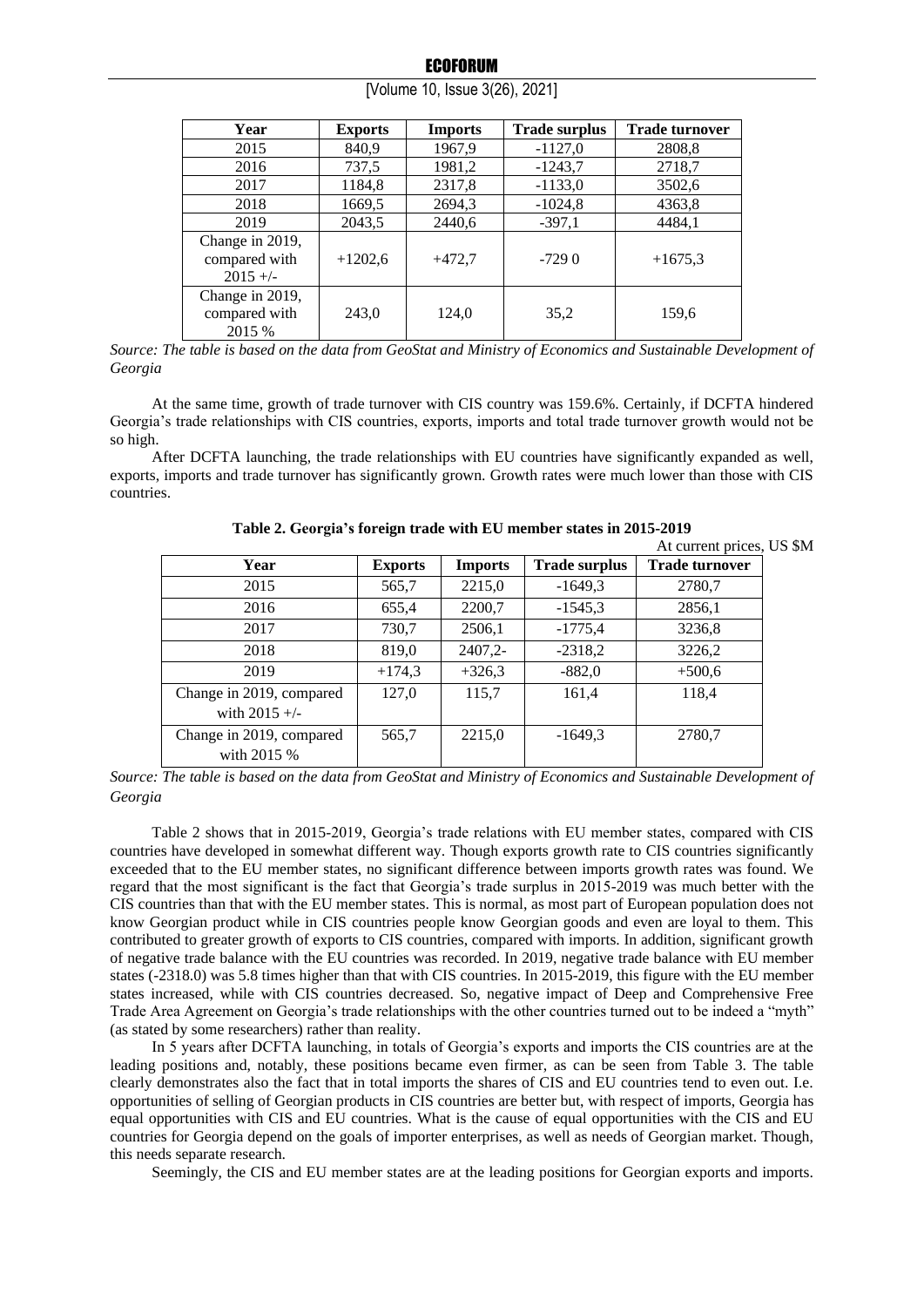## **ECOFORUM**

## [Volume 10, Issue 3(26), 2021]

In 2015-2019, share of the other countries was about one third and even further reduced. While in 2016, share of the other countries in total exports was 38.3%, by 2019 this figure reduced to 24.7%. Such reduction was caused by increase of the share of CIS countries. In the recent period, share of the other countries in imports to Georgia has been changing non-uniformly and, at the same times, it increased at account of reduction of shares of both, CIS and EU countries. While in 2016, share of the other countries was 42.5% in total imports, by 2019, this figure increased to 49.1%.

| Year | <b>Exports</b> |      | <b>Imports</b> |      | Foreign trade turnover |      |
|------|----------------|------|----------------|------|------------------------|------|
|      | <b>CIS</b>     | EU   | CIS            | EU   | CIS                    | ЕU   |
| 2015 | 38,1           | 29.2 | 27,0           | 28,5 | 29,6                   | 28,6 |
| 2016 | 34,9           | 26,8 | 27,1           | 30,0 | 28,9                   | 29,6 |
| 2017 | 43,3           | 24,0 | 29,2           | 27.7 | 32,8                   | 26,7 |
| 2018 | 49,8           | 21,8 | 29,5           | 27.4 | 34,9                   | 25,8 |
| 2019 | 53,7           | 21,6 | 25,6           | 25,3 | 33,7                   | 24,2 |

| Table 3. Changes of shares CIS and EU countries in Georgian foreign trade in 2015-2019 (%) |  |  |
|--------------------------------------------------------------------------------------------|--|--|
|                                                                                            |  |  |

*Source: table is based on the data from GeoStat and Ministry of Economics and Sustainable Development of Georgia*

Proportion of the CIS and EU countries in total exports and imports, according to the preliminary data for three quarters of year 2020, is still in favor of CIS. Thus, share of EU countries in the exports is 21.1% while that of 44.5%. As for imports, share of CIS countries is 30.0% while that of EU countries – 23.9%. As in previous years, in three quarters of 2020, share of the other countries is much greater than that of EU member states while in imports the share of CIS countries is higher. Consequently, Association Agreement does not hinder Georgia's foreign trade with any of the countries in the world. Though, we should take into consideration that sales personnel, qualification of the individuals engaged in sales play significant role in export and import. Georgian enterprises, in export, should pay proper attention to professionalism of the trade personnel, issues of their training. We regard that it is significant to care about improvement of qualification of the staff working on the sites. Otherwise, people engaged in the sphere of trade will not be able to properly present the foreign goods to Georgian consumers, thus hindering the process of sale of the imported goods (Mghebrishvili and Seturi, 2015); (Mghebrishvili and Urotadze , 2016); (Seturi, 2019); (Seturi, 2020).

We regard that analysis of the Georgian-Russian trade relationships would be of significance. Studying of the statistical data showed that share of Russia in total exports of Georgia gradually grows. Since 2015, Russia is among ten largest partner countries. Though in 2015 Russia was not included in three largest partner countries with respect of exports, in 2016, it was at the first position together with Turkey, in 2017, it achieved the leading position with 14.5%. By 2018, in exports of Georgia, Russia moved to the second position, after Azerbaijan. In the mentioned period, in total imports to Georgia, Russia is among three largest importer countries and, mostly, is at second position, after Turkey. By 2020, trade relationships with Russia are still active. It is not excluded that "activation of export and import was caused by negative expectations" in development of foreign trade. Consequently, Georgia's relationships with the European Union, and launching of DCFTA does not negatively impact Georgia's trade relationships with the other. EU member states are not in top three largest partner countries of Georgia yet.

### **IV. CONCLUSION**

Studying of the statistical data of Georgia's trade relationships with the CIS and EU countries showed us the following:

• Georgia actively cooperates with CIS countries and this, on one hand, is conditioned by visibility of Georgian goods their and competitiveness at market in these countries. On the other hand, goods produced in CIS countries meet with the requirements of Georgian market.

• Growth rate of Georgian exports to the CIS countries is much higher than imports growth rate. For Georgia this is beneficial and the country must do its best to ensure formation of the CIS countries as growing and stable markets for their goods. Though, Georgia should always be ready for unpleasant surprises from the side of certain countries.

• Launching of DCFTA with the European Union has positively impacted the process of further development of the trade relationships with the EU countries. Both, import and export have grown. Though, rate of export and import growth is lower, compared with that of CIS countries. This is natural. Products of independent Georgia, with its name have occurred at EU markets for the first time. EU consumers have no information about Georgian goods (Gaganidze G., 2014). Hence, their visibility is relatively low while Georgian products are familiar to CIS population. Population of these countries consumes Georgian products and they are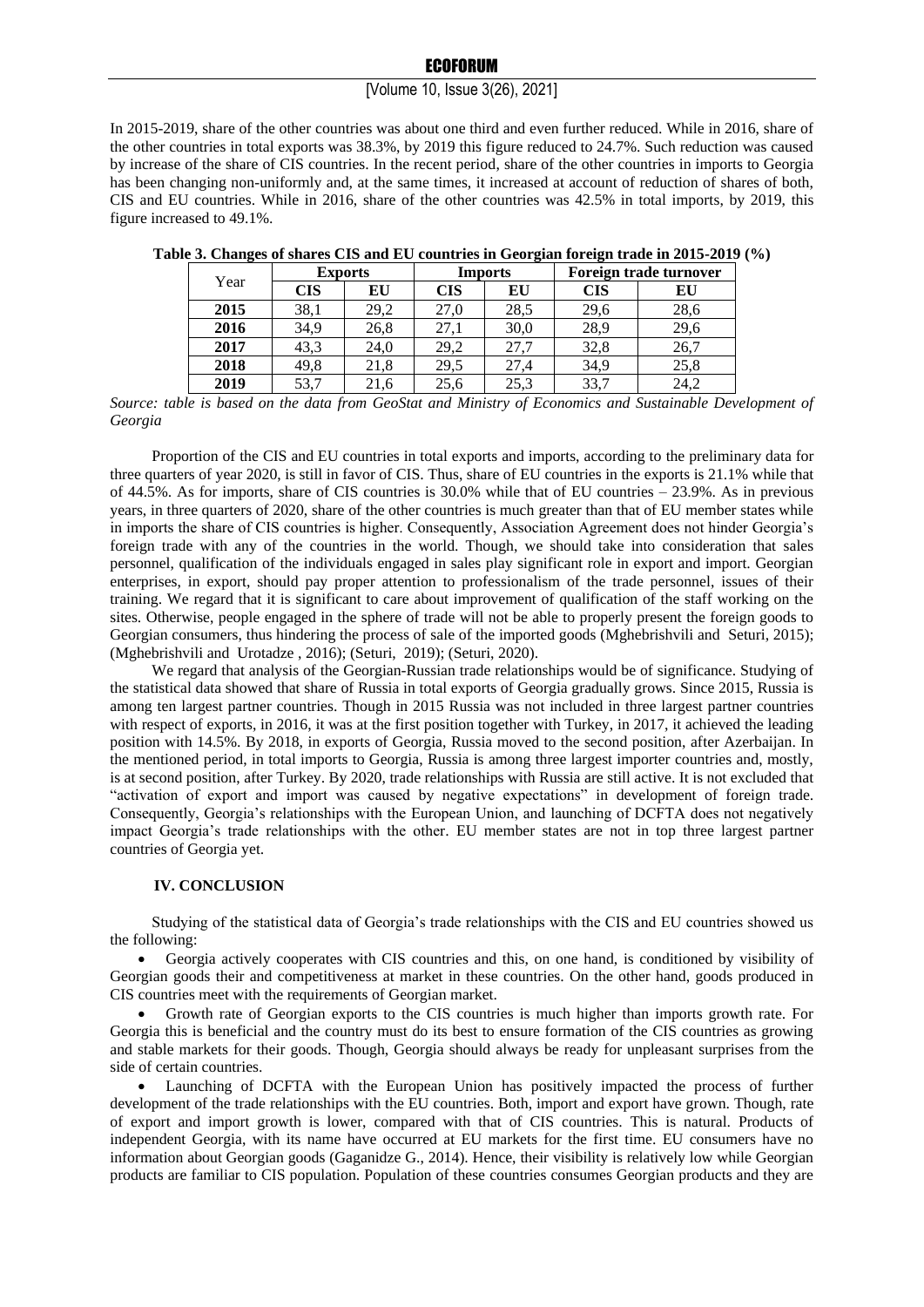### [Volume 10, Issue 3(26), 2021]

favorably disposed to them. In our opinion, demand for Georgian goods will grow at the EU markets in the future. Though, this greatly depends on the attitude of Georgian entrepreneurs to the products quality and proper selection of the export strategies, by countries. It is easier to find the market niche for Georgian products in the new EU countries from former socialist system (Gaganidze G.,2014). Georgian businesses should make efforts to make these countries the platform for further entry of Georgian products to the EU markets.

Launching of DCFTA has had only positive impact on further development of Georgia's trade relationships, beyond EU – trade turnover has increased with CIS and other countries as well.

• Fulfillment of the requirements of DCFTA contributes to improvement of competitiveness of Georgian products, and finding of the buyers for competitive products would be easier given abundance of the products at markets.

In developing export and import strategies, proper attention should be paid to supplying professionals to the trade sphere. Otherwise, export and import cannot be profitable.

#### **V. REFERENCES**

- 1. 1. Mghebrishvili. B., (2009). Georgia`s Trade Relations with the Countries of South Caucasus. Proceedings of the II International Conference - Globalization and Sustainable Development Prospects of Georgia's Economy. Publishing House "UNIVERSALI", Tbilisi, pp. 122-126.
- 2. Mghebrishvili, B., (2019). Impact of Changes in External Marketing Environment on the Development of Retail Trade in Georgia. Journal Economics and Business, Tbilisi, 14(2):142-155.
- 3. Mghebrishvili, B., Seturi M., (2015). [Trade Personnel and Shop Trade Challenges in Contemporary Conditions.](https://www.researchgate.net/publication/308994957_Trade_Personnel_and_Shop_Trade_Challenges_in_Contemporary_Conditions?_sg=G47yfkZJ8FLe4XOyiKh_N2k3Sclsx5dYyBTmtE88c6umpkJlfZAuNPAQnBzrwvaA_N5ciWYBp1c3EINsfgFG73-Ux1DS5q_JdIkzZbvC.yHoFrPcQqhFKqdXtgl9Wfw2W0QEc3jJVR4UvoQf8o2wrj6IerX6w_D_jNOjnX5GSsvTrnN0oiMe0KROBOQd9Ow) The 7 the International Research Conference, "Management Challenges in the 21st Century, Bratislava, Slovakia.
- 4. Mghebrishvili, B., (2018). Some Aspects of Social Marketing Development in Georgia. ДВНЗ «Київський національний економічний університет імені Вадима Гетьмана»
- 5. Mghebrishvili, B., (2019). [Situation of Health and Welfare in Georgia in the Context of Sustainable Development and Sustainable](javascript:void(0))  [Marketing.](javascript:void(0)) Ecoforum Journal 8 (1).
- 6. Mghebrishvili, B., (2018). [Process of Formation of the Legal Environment for Marketing in Georgia.](javascript:void(0)) European Journal of Economics and Business Studies 4 (3), 61-67.
- 7. Mghebrishvili, B., Mghebrishvili, A., Atoshvili, T., (2020). [Care about environment protection in the conditions of effectiveness of](javascript:void(0))  [sustainable development conception \(Example of Georgia\).](javascript:void(0)) ДВНЗ «Київський національний економічний університет імені Вадима Гетьмана»
- 8. Mghebrishvili B., Urotadze, E., (2016). Functions of Retailing. Proceedings of 23 International Academic Conference. At: Venice, Italy. Publisher: International Institute of Social and Economic Sciences.
- 9. Gaganidze, G., (2016). [Export potential and competitive Advantage.](javascript:void(0)) BESSH, 2016 77 (6), p.12, ISBN: 978-969-670-178-1
- 10. Gaganidze, G., (2014)[. Export Potential of Georgian Agricultural Products on the EU Market \(Based on Competitive Advantages and](javascript:void(0))  [Market Entry Modes\).](javascript:void(0)) European Journal of Business Research, ISSN: 1945-2977 15 (2).
- 11. Gaganidze, G., (2014). [Systematic Approach to Research the Competitive Advantage, TSU; scientific and practical journal](javascript:void(0))**.** Economics and Business N 4, 2014.
- 12. Gvelesiani, R., (2019). [The problem of making optimal decisions on the implementation of economic policy objectives.](http://scholar.google.com/scholar_url?url=https%3A%2F%2Fwww.dpublication.com%2Fwp-content%2Fuploads%2F2019%2F06%2F61-971-ICBME22.pdf&hl=en&sa=T&ei=YPV9YKHRKdrSsQKUwprwBg&scisig=AAGBfm021CJp47jBX1dR92Hd8lAwQo_QBw&nossl=1&ws=1536x725&at=) 2nd International Conference on Business, Management& Economics, Vienna.
- 13. Gvelesiani, R., (2015). [The Influence of Interest Groups on Economic Policy and Its Contradictory Results.](javascript:void(0)) Journal of Academy of Business and Economics, IABE 15 (2), 35-40.
- 14. Gvelesiani, R., (2020). [FORMATION OF THE INNOVATIVE ENTERPRENEURSHIP CULTURE: CAPABILITIES AND](javascript:void(0))  [PROBLEMS.](javascript:void(0)) Ecoforum Journal 9 (1).
- 15. Gvelesiani, R., (2020)[. CONTRADICTIONS OF PUBLIC VALUES–ORIGIN OF CONFLICT OF INTERESTS.](javascript:void(0)) Ecoforum Journal 9 (2).
- 16. Gechbaia, B., Kharaishvili, E., Mushkudiani, Z., (2019). [The trends of producing agro-food products and export innovative marketing](http://scholar.google.com/scholar_url?url=http%3A%2F%2Fwww.ees-journal.com%2Findex.php%2Fjournal%2Farticle%2Fview%2F107&hl=en&sa=T&ei=zD1_YMK6FtrSsQKUwprwBg&scisig=AAGBfm1Z1Il4hXbDaIFWS3YutFdvHQXa3g&nossl=1&ws=1536x756&at=)  [strategy in Georgia.](http://scholar.google.com/scholar_url?url=http%3A%2F%2Fwww.ees-journal.com%2Findex.php%2Fjournal%2Farticle%2Fview%2F107&hl=en&sa=T&ei=zD1_YMK6FtrSsQKUwprwBg&scisig=AAGBfm1Z1Il4hXbDaIFWS3YutFdvHQXa3g&nossl=1&ws=1536x756&at=) Economics. Ecology. Socium. Vol., 3, Issue 3.
- 17. Kharaishvili, E., (2016). [Small Farm Diversification Opportunities in Viticulture-Winemaking sector in Georgia.](javascript:void(0)) International Journal of Social, Behavioral, Educational, Economic, Business.
- 18. Kharaishvili, E., Erkomaishvili, G., Chavleishvili, M. (2015). Problems faced by the agricultural sector and agribusiness development strategy in Georgia, International Science Index 107. International Journal of Social, Behavioral, Educational, Economic and Management Engineering. Volume 9, Issue 11.
- 19. Kharaishvili, E., (2011)[. Problems of Competition and Competitiveness in Agro-Food Products Sector in Georgia.](javascript:void(0)) Universali, Tbilisi.
- 20. Kharaishvili, E., (2015). [Farm diversification and the corresponding policy for its implementation in Georgia, World Academy of](javascript:void(0))  Science, [Engineering and Technology.](javascript:void(0)) International Journal of Social, Education, Economics and Management Engineering. Vol., 9. Issue 5.
- 21. Kharaishvili, E., (2018). [The Impact of Preferential Agro Credit on the Development of Agribusiness in Georgia.](javascript:void(0)) Ecoforum Journal 7 (1).
- 22. Kharaishvili, E., Gechbaia, B., Mamuladze, G., (2018)[. Vegetable market competitive advantages of Georgian product and competition](http://scholar.google.com/scholar_url?url=http%3A%2F%2Feprints.tsu.ge%2Fid%2Feprint%2F1594&hl=en&sa=T&ei=cE-AYNLqHqTLsQLIx4PACg&scisig=AAGBfm1_8p2Q_eV-Fh29mTf_BMukvqjp_A&nossl=1&ws=1536x756&at=)  [challenges.](http://scholar.google.com/scholar_url?url=http%3A%2F%2Feprints.tsu.ge%2Fid%2Feprint%2F1594&hl=en&sa=T&ei=cE-AYNLqHqTLsQLIx4PACg&scisig=AAGBfm1_8p2Q_eV-Fh29mTf_BMukvqjp_A&nossl=1&ws=1536x756&at=) Innovative Marketing 14 (3), 8-16.
- 23. Kharaishvili, E., Chavleishvili, M., Natsvaladze, M., (2014). [Trends and prospects for the development of Georgian wine market.](javascript:void(0))  International Journal of Economics and Management Engineering 8 (10).
- 24. Papava V. (2011). Evolution of Georgian-Russian Economic Relations in Post-soviet Period: Past Way and Prospects. Project: Russia and Georgia Searching the Way Out. Georgian Fund for Strategy and International Relations Research.
- 25. Seturi, M., (2019). The Role of Sales Personnel in Developing Relationships with Customers. 18-th International Conference-Economy & Business ,Volume: 13. At: Burgas, Bulgaria.
- 26. Seturi, M., (2020). About Customers Attitude Towards Service in Retail Stores. 19-th International Conference-Economy & Business. Volume: 14. At: Burgas, Bulgaria.
- 27. Silagadze, A., Tvalchrelidze, A., Zubiashvili, T., Atanelishvili, T., (2016)[. Aspects of China's Economic Development.](javascript:void(0)) Ecoforum 5 (1).